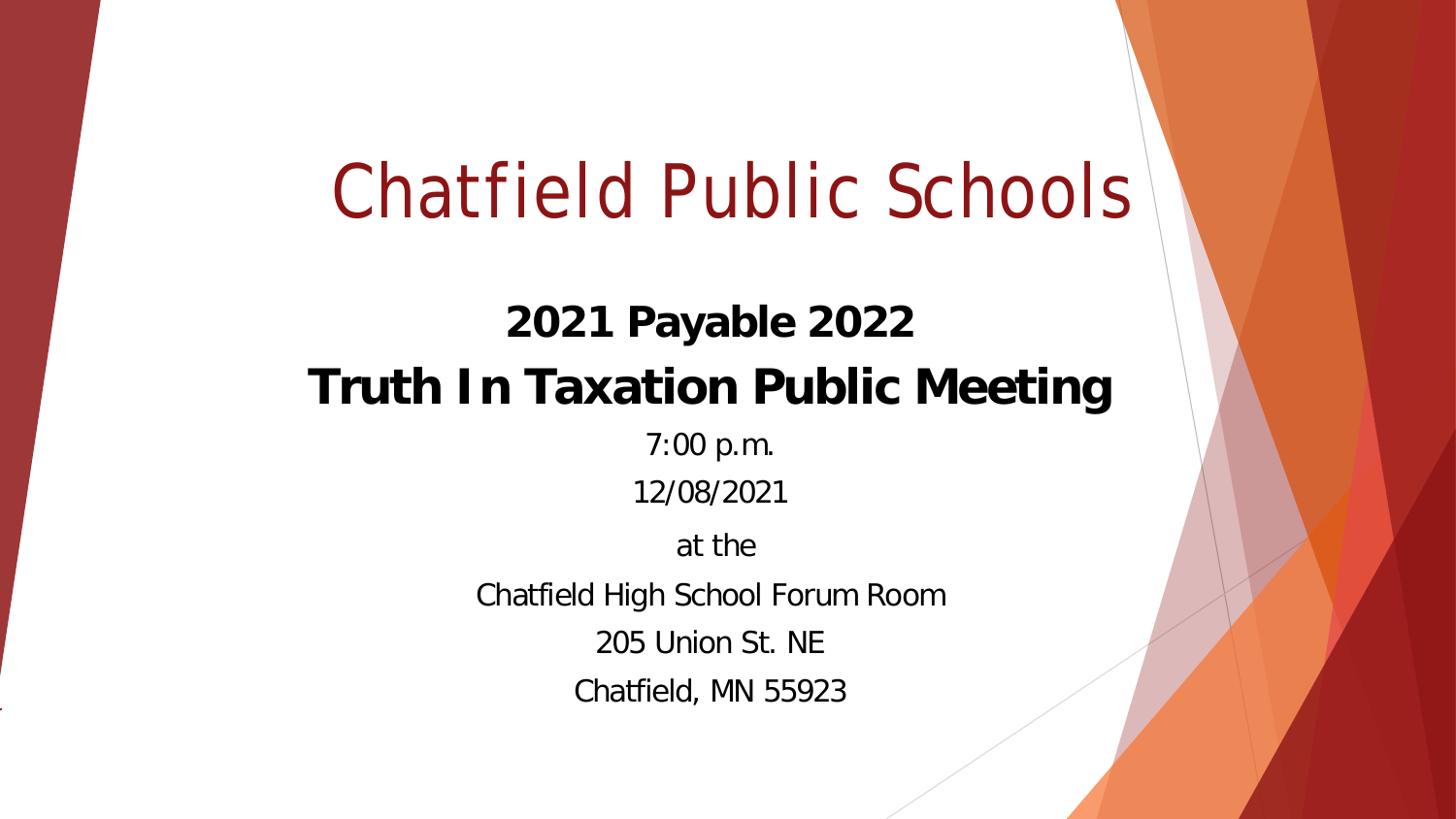## **Truth in Taxation Law**

Minnesota's Truth in Taxation Law requires that cities, counties and school districts follow certain steps before adopting a tax levy for the following year.

- > The law requires a mailed notice to each property owner in the county, which describes the tax levies proposed by the city, county and school district and what percent increase (decrease) such a levy would mean in dollars.
- School districts are required to hold a single meeting in which the public is allowed to speak and the budget and levy is discussed. This meeting may be part of a regularly scheduled meeting but must occur after 6:00 P.M.
- $\triangleright$  The meeting date and location must be provided at the same time or prior to certifying the proposed property tax levy. The meeting date must be between November 24 and December 28.
- ▶ You are here tonight as part of the school district's public meeting process.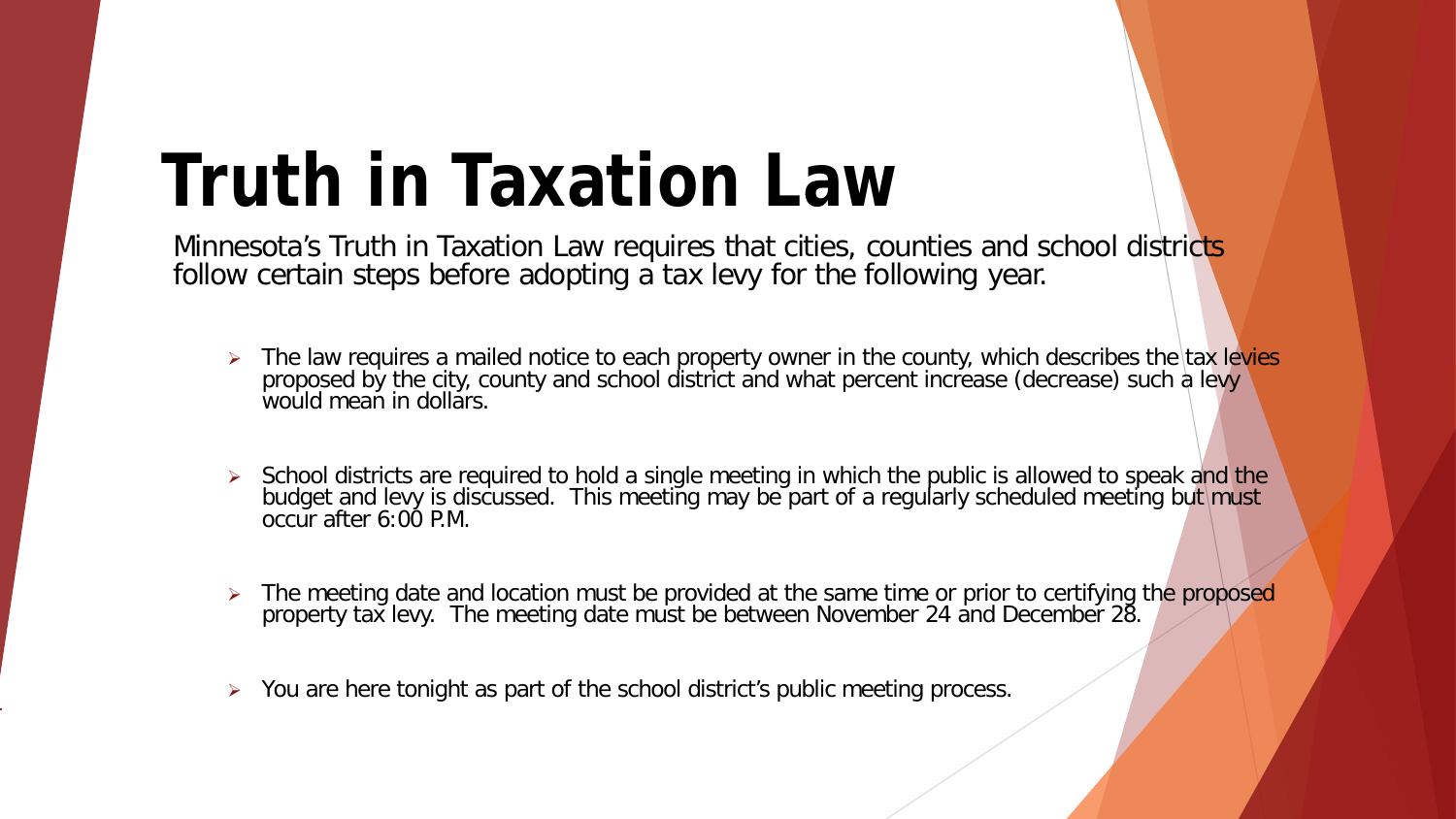# **Requirements of the Truth in Taxation Public Meeting**

- 1. Discuss proposed property tax levy for taxes payable 2022
- 2. Provide and discuss information on the current budget (2021-2022).
- 3. Public must be given a reasonable amount of time to comment on the proposed property tax levy and budget and to ask questions.

#### **- Minnesota Statute 275.065**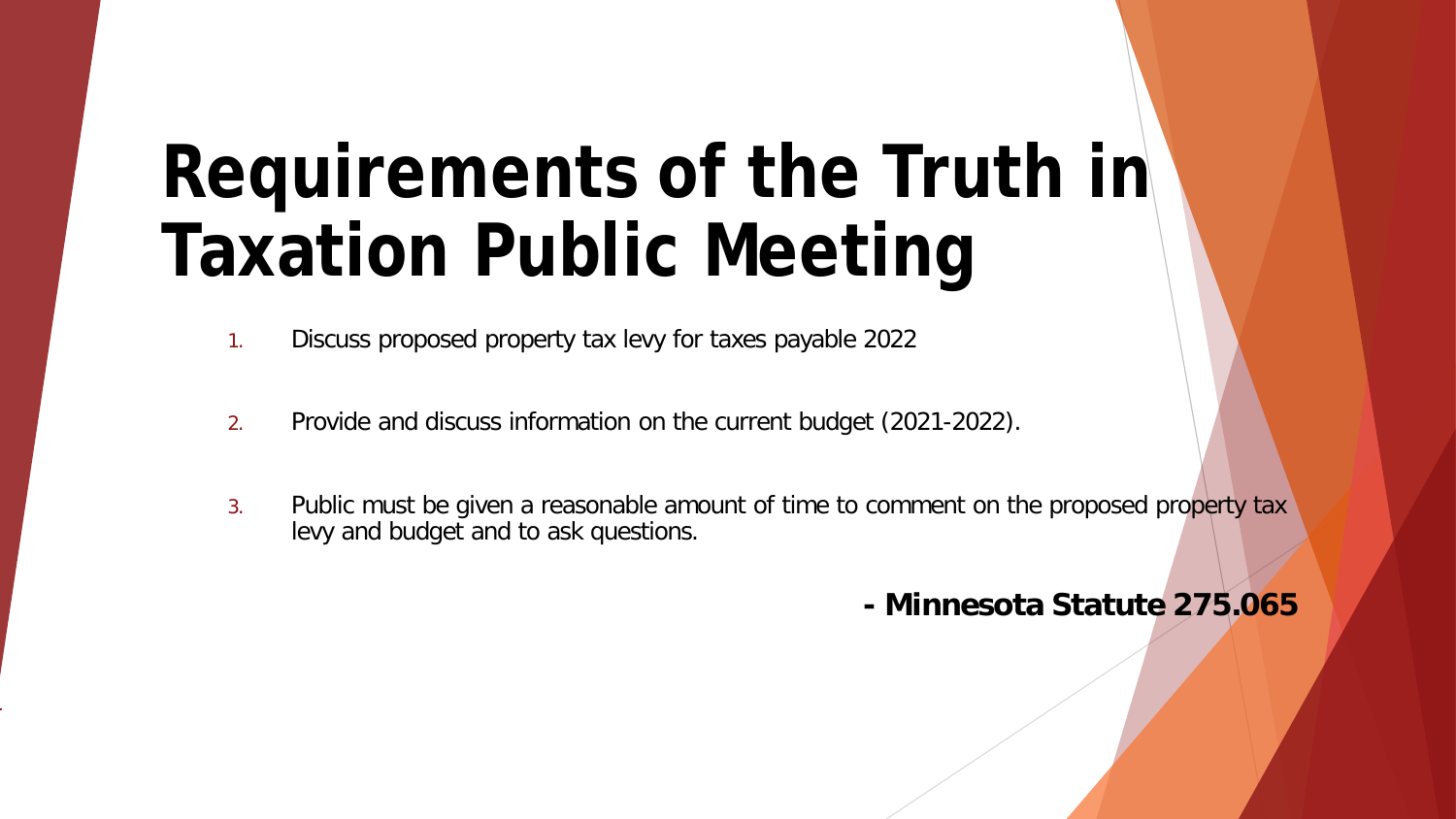## **Points to Remember**

- 1. Revenue formulas are set by the State Legislature except for voter approved referendums.
- 2. Local Levy and State Aid mix are set by the State Legislature.
- 3. An increase in local taxes does not necessarily mean an increase in revenues for the school district.

**- Minnesota Statute 275.065**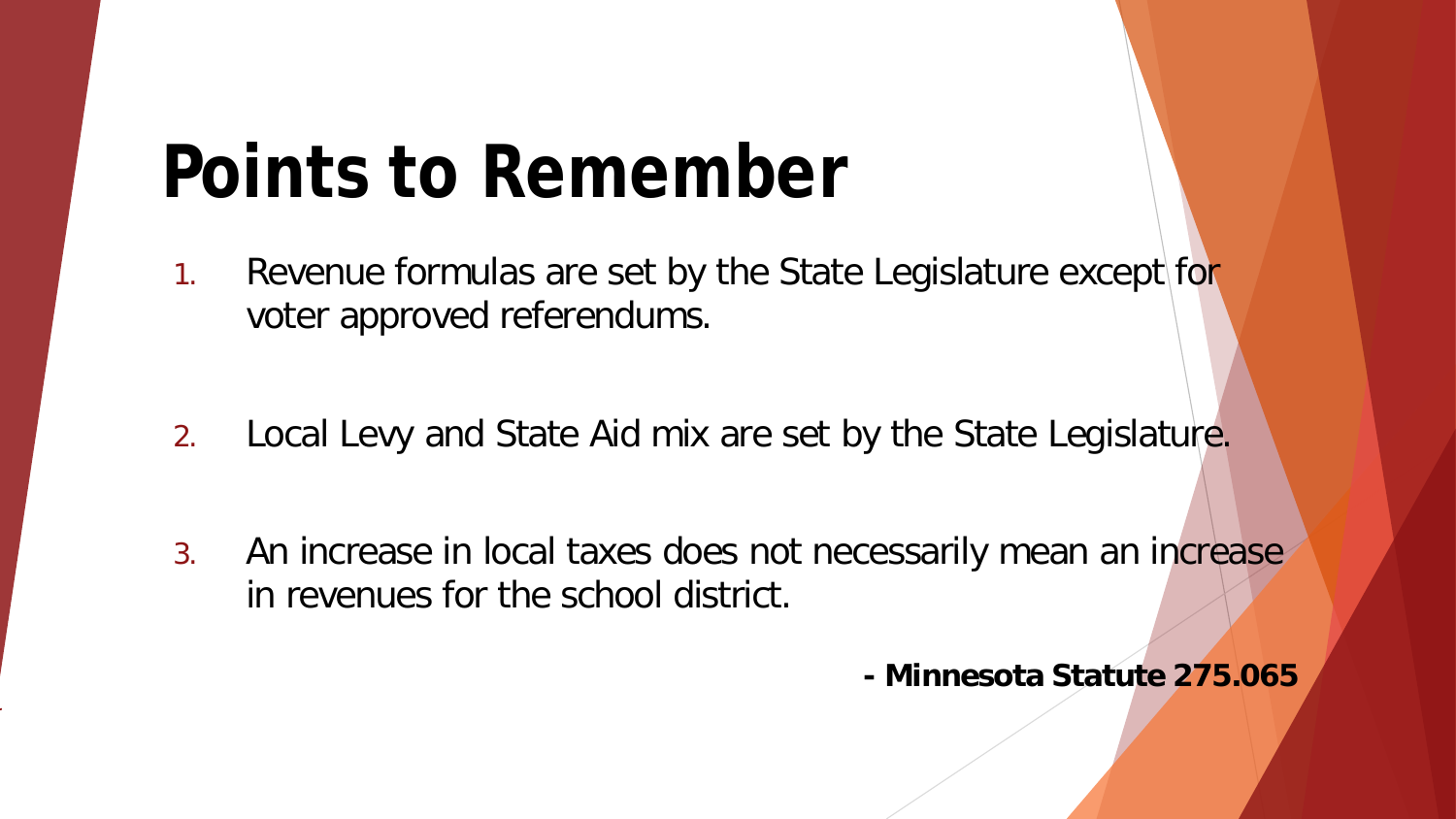#### Minnesota School District Property Taxes - Key Steps in the Process

Step 1. The City or County Assessor Step 4. The Legislature sets the formulas determines the estimated market value for each which determine school district levy limits. These are the maximum amounts of taxes that school parcel of property in the county. districts can levy in every category. Step 5. The Minnesota Department of Step 2. The Legislature sets the formulas for tax capacity. (E.g., for homestead residential **Education calculates detailed levy limits for** property, tax capacity =  $1\%$  of first \$500,000 in each school district, based on the formulas value + 1.25% of value over \$500,000.) These approved by the Legislature in step 4. These formulas determine how much of the tax burden limits tell districts the exact amounts that can be will fall on different types of property. levied in every category. Step 6. The School Board adopts a proposed Step 3. The County Auditor calculates the tax levy in September, based on the limits set in step capacity for each parcel of property in the county (based on values from step 1 and tax capacity 5. After a public hearing, the board adopts a final levy in December. Final levy cannot be formulas from step 2), as well as the total tax more than the preliminary levy, except for capacity for each school district. amounts approved by voters.

Step 7. The County Auditor divides the final levy (determined by the school board in step 6) by the district's total tax capacity (determined in step 3) to determine the tax rate needed to raise the proper levy amount. The auditor multiplies this tax rate times each property's tax capacity, to determine the school tax for that property.\*

\* For certain levy categories (referendum, equity and transition levies), tax rates and levy amounts are based on referendum market value, rather than tax capacity.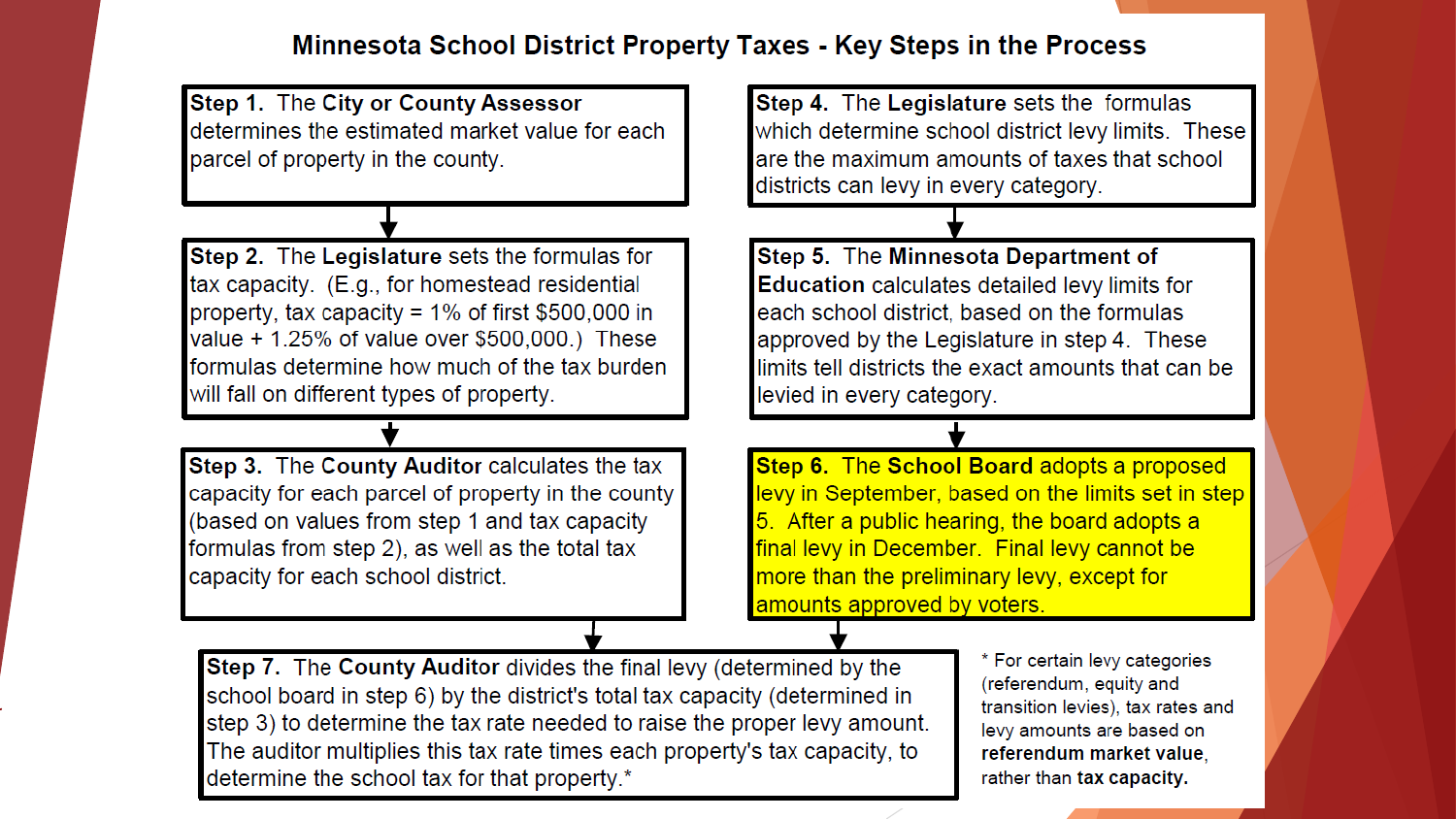| Levy Cycles |  |  |
|-------------|--|--|
|-------------|--|--|

|                          |  |  |  |         |        | Calendar 2020 |  |  |              |  |  |  |  |  | Calendar 2021           |  |              |  | Calendar 2022    |  |  |     |  |  |           |  |  |  |            |       |  |  |                |  |
|--------------------------|--|--|--|---------|--------|---------------|--|--|--------------|--|--|--|--|--|-------------------------|--|--------------|--|------------------|--|--|-----|--|--|-----------|--|--|--|------------|-------|--|--|----------------|--|
|                          |  |  |  | M A M J | $\Box$ |               |  |  | $A \ S$ ONDJ |  |  |  |  |  | $F$ $M$ $A$ $M$ $J$ $J$ |  | $\mathsf{A}$ |  | $ S $ O $ N D J$ |  |  | IF. |  |  | $M A$ $M$ |  |  |  | $A \mid S$ | O N D |  |  |                |  |
|                          |  |  |  |         |        |               |  |  |              |  |  |  |  |  |                         |  |              |  |                  |  |  |     |  |  |           |  |  |  |            |       |  |  | SY 2020        |  |
| SCHOOL YEAR / STATE YEAR |  |  |  |         |        |               |  |  |              |  |  |  |  |  |                         |  |              |  |                  |  |  |     |  |  |           |  |  |  |            |       |  |  | SY 2021        |  |
|                          |  |  |  |         |        |               |  |  |              |  |  |  |  |  |                         |  |              |  |                  |  |  |     |  |  |           |  |  |  |            |       |  |  | <b>SY 2022</b> |  |
| <b>LEVY</b>              |  |  |  |         |        |               |  |  |              |  |  |  |  |  |                         |  |              |  |                  |  |  |     |  |  |           |  |  |  |            |       |  |  | SY 2023        |  |
|                          |  |  |  |         |        |               |  |  |              |  |  |  |  |  |                         |  |              |  |                  |  |  |     |  |  |           |  |  |  |            |       |  |  | SY 2024        |  |
| <b>BUDGETING</b>         |  |  |  |         |        |               |  |  |              |  |  |  |  |  |                         |  |              |  |                  |  |  |     |  |  |           |  |  |  |            |       |  |  |                |  |
|                          |  |  |  |         |        |               |  |  |              |  |  |  |  |  |                         |  |              |  |                  |  |  |     |  |  |           |  |  |  |            |       |  |  |                |  |
| <b>AUDIT</b>             |  |  |  |         |        |               |  |  |              |  |  |  |  |  |                         |  |              |  |                  |  |  |     |  |  |           |  |  |  |            |       |  |  |                |  |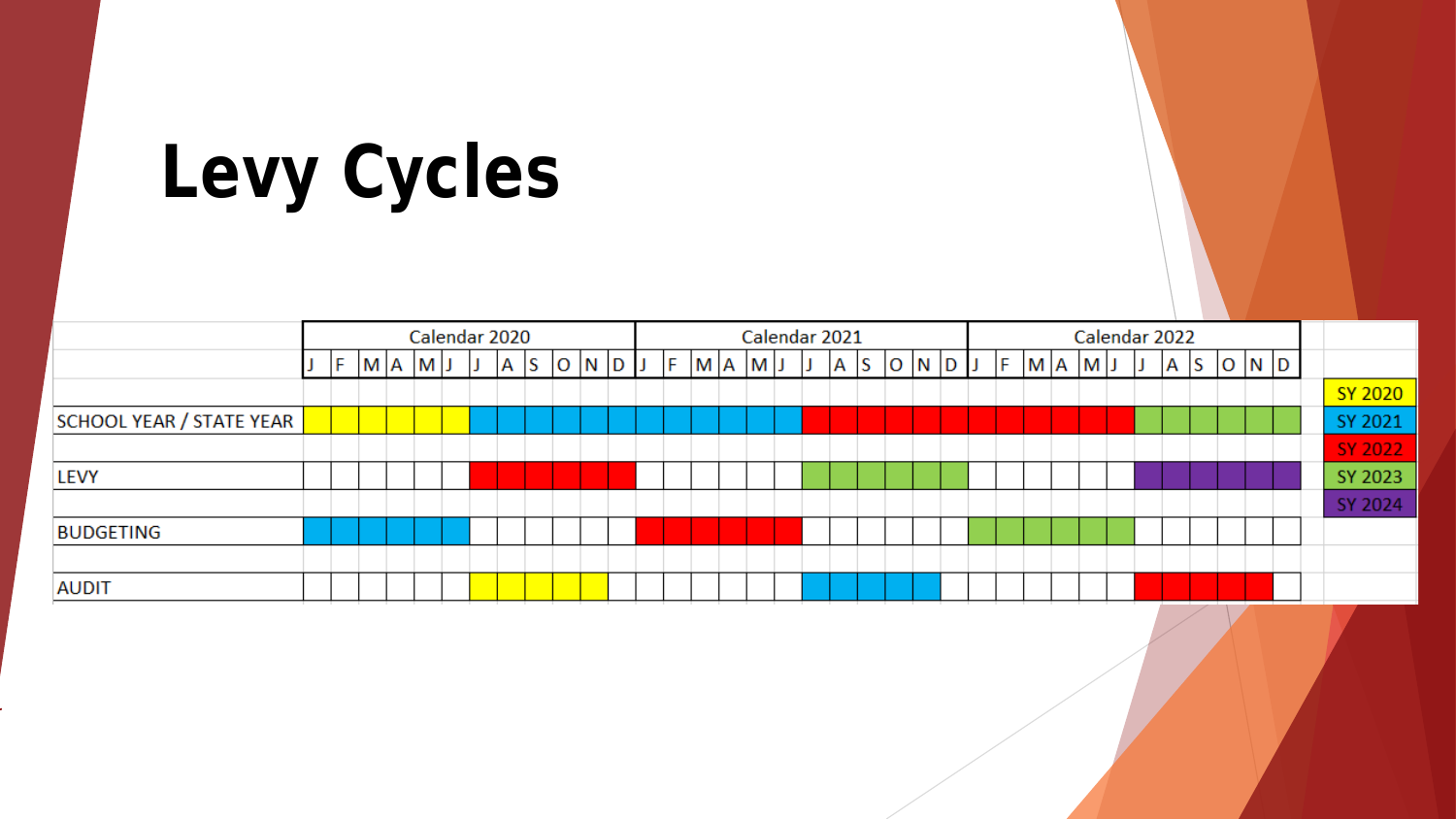#### School District Budget\*

\*current year Exp and Rev budgets exclude Federal COVID funding for the purposes of this presentation

## Current School Year 2021-2022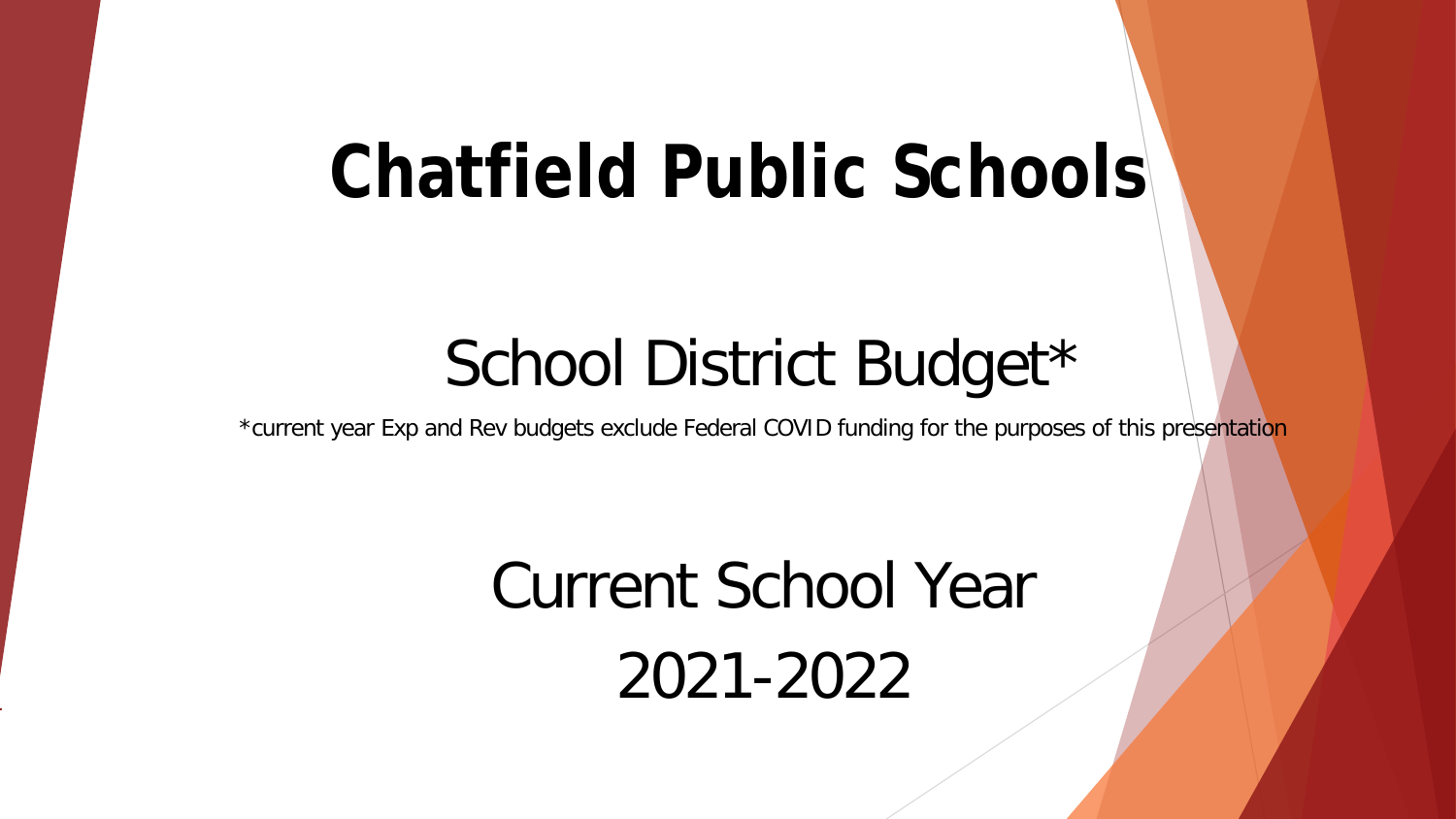# **Fund Accounting Overview**

All school districts' budgets are divided into separate funds, as required by law.

For our District, here are 4 primary funds:

#### **1. GENERAL FUND (Fund 01)**

- Revenue is based on student enrollment
- The local referendum levy is part of the General Fund
- Provides for classroom instruction, instructional supplies and equipment, and other educational activities
- **Special Education, and State / Federal Mandated Programs**
- Extra-curricular Activities / Student Activities
- Pupil Transportation
- Facilities Operation and Maintenance
- Capital Expenditures and Improvements
- Health and Safety Code Compliance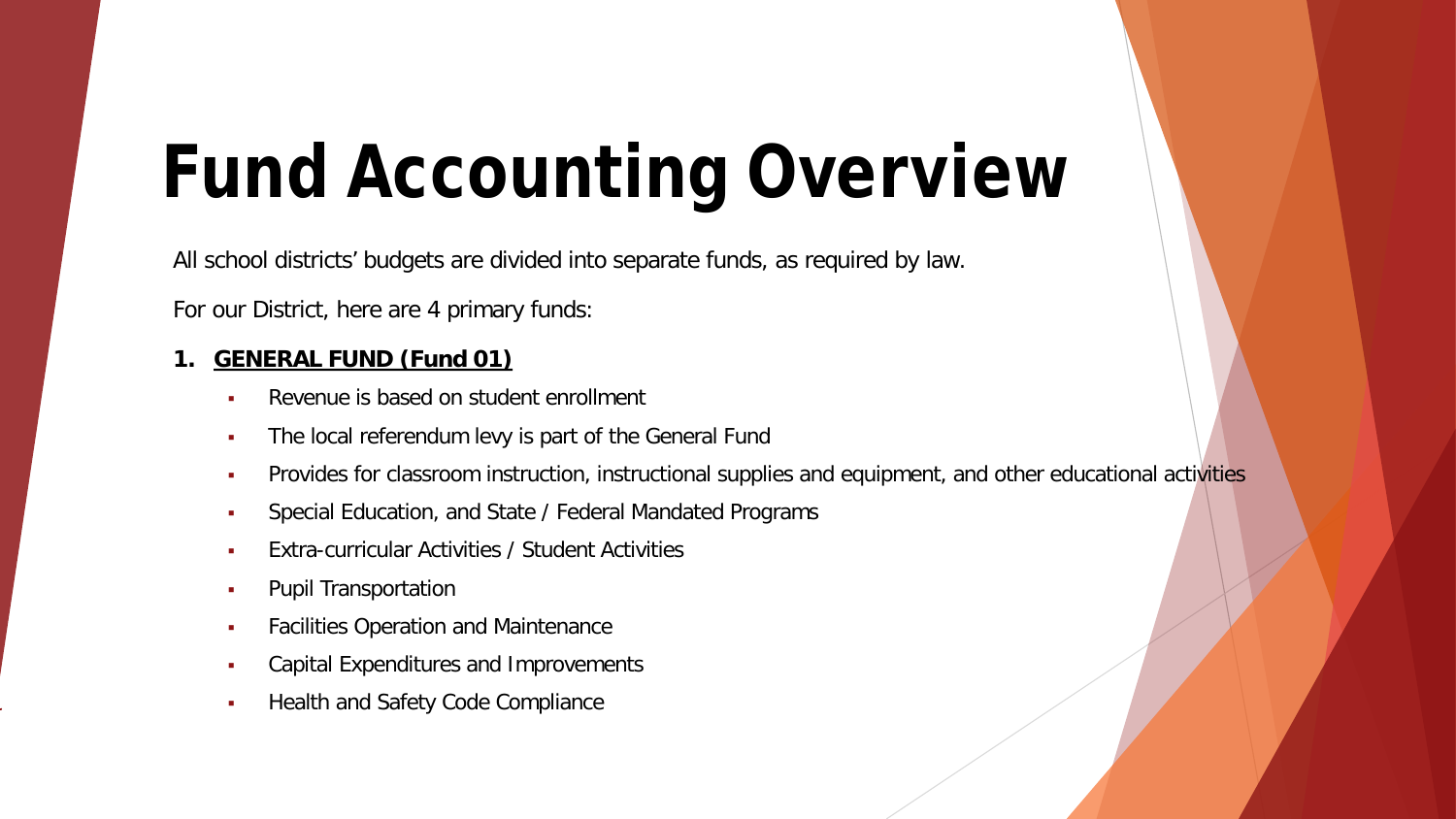# **Fund Accounting Overview**

#### **2. FOOD SERVICE (Fund 02)**

**School Breakfast and Lunch Program** 

#### **3. COMMUNITY SERVICE (Fund 04)**

- Levy is based on adult population in the District
- Early childhood levy is based on the number of children under 5 years of age
- **Provides for enrichment programs for any age level that are not part of the K-12 education program**
- Early Childhood Family Education
- School Readiness
- Adult Basic Education

#### **4. DEBT SERVICE (Fund 07)**

**•** Based on annual debt retirement schedules for the district's outstanding bonded indebtedness. Annual levy is for the payment of principal and interest on bonds as due. Current debt is a result of the voter approved Bond Issue for the new elementary school, high school HVAC update and high school remodel.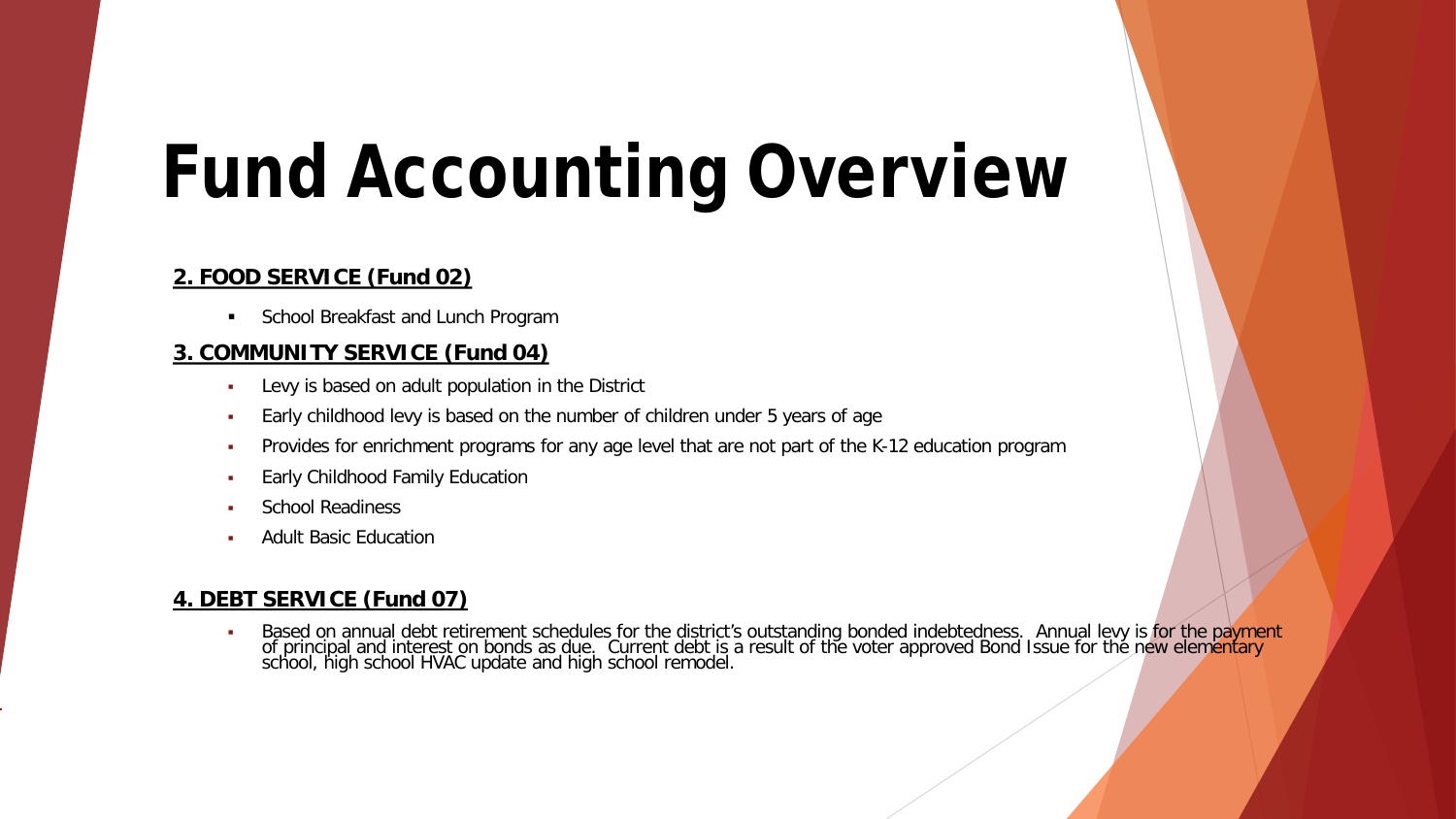#### 2021-2022 BUDGET OVERVIEW **REVENUES**

|                          | $20 - 21$    | $21 - 22$     | Percent |
|--------------------------|--------------|---------------|---------|
|                          | Actual       | <b>Budget</b> | Change  |
| <b>General Fund</b>      | 10,058,839   | 10,122,116    | 0.63%   |
| <b>Food Service</b>      | 363,690      | 479,784       | 31.92%  |
| <b>Community Service</b> | 528,362      | 587,889       | 11.27%  |
| <b>Debt Service</b>      | 1,845,772    | 1,883,739     | 2.06%   |
|                          |              |               |         |
| Totals                   | \$12,796,663 | \$13,073,528  | 2.16%   |
|                          |              |               |         |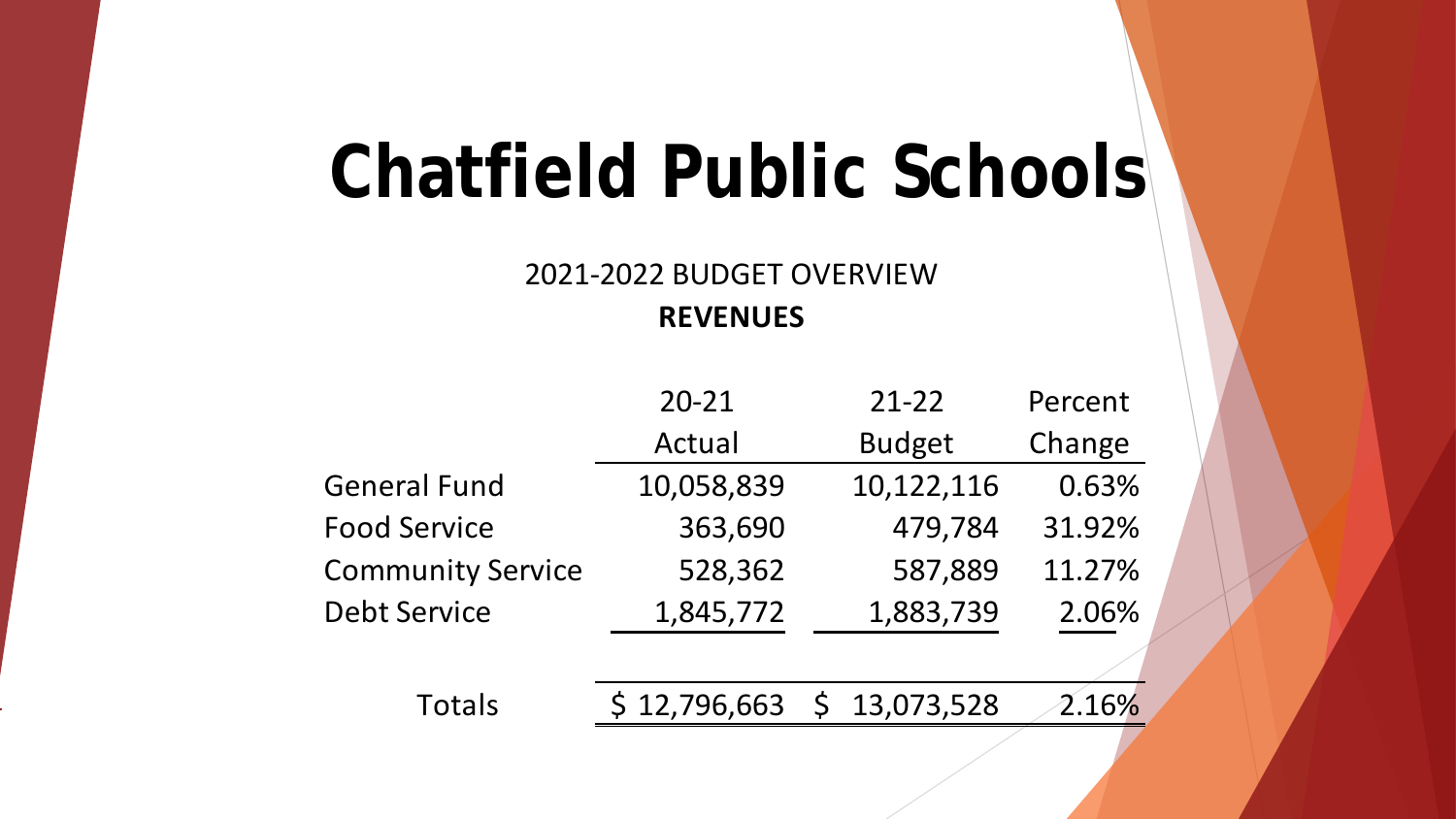#### **General Fund Revenue Budget**

*Where Do Our School Revenues Come From?*

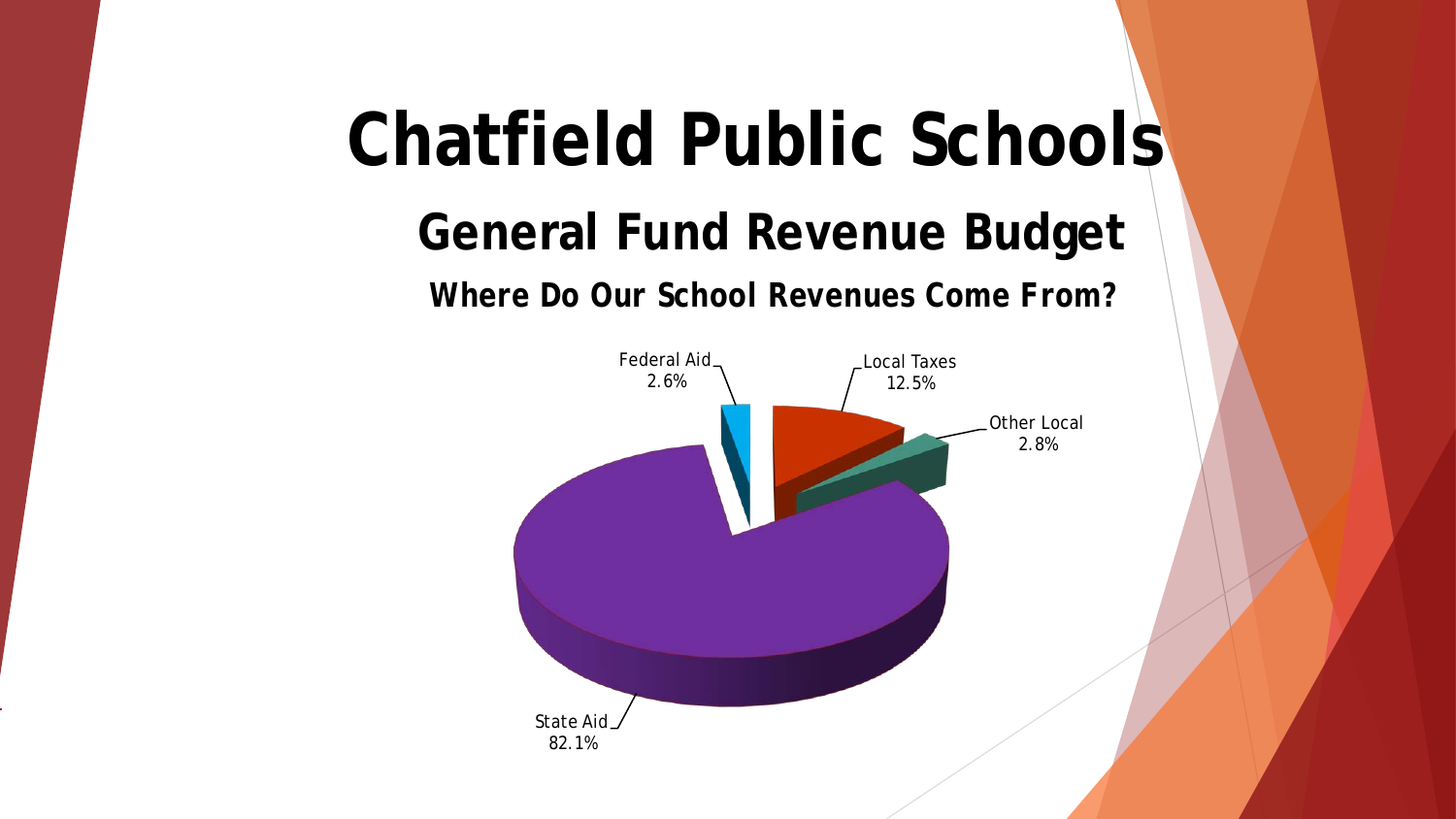#### 2021-2022 BUDGET OVERVIEW **EXPENDITURES**

|                          | $20 - 21$    | $21 - 22$     | Percent  |
|--------------------------|--------------|---------------|----------|
|                          | Actual       | <b>Budget</b> | Change   |
| <b>General Fund</b>      | 9,639,508    | 9,921,568     | 2.93%    |
| <b>Food Service</b>      | 218,547      | 210,890       | $-3.50%$ |
| <b>Community Service</b> | 548,753      | 577,412       | 5.22%    |
| <b>Debt Service</b>      | 1,861,925    | 1,865,825     | 0.21%    |
|                          |              |               |          |
| Totals                   | \$12,268,733 | \$12,575,695  | 2.50%    |
|                          |              |               |          |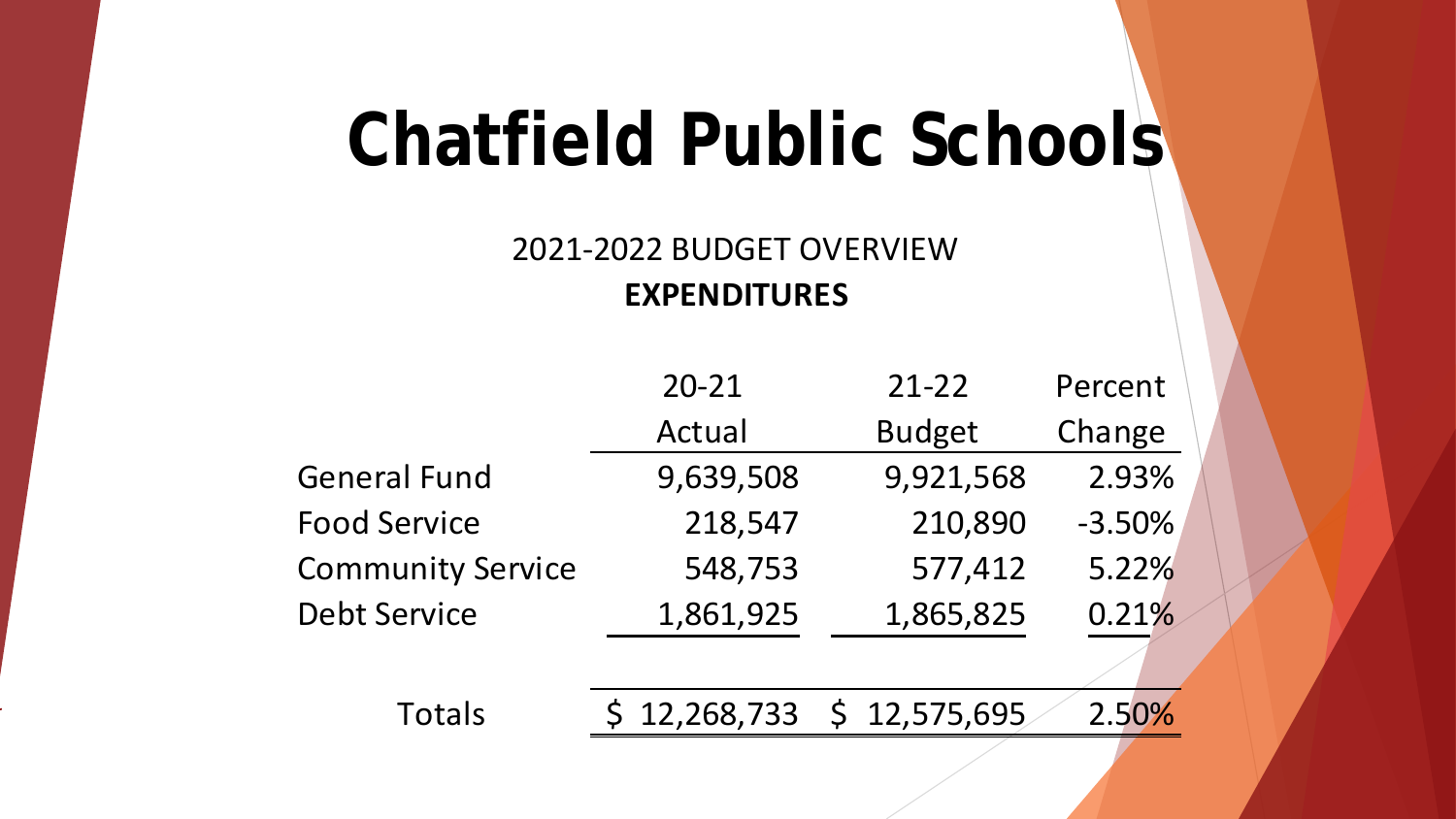HOW ARE GENERAL FUND DOLLARS SPENT?

Expenses incurred in the operation of the district are paid from the General Fund. The following schedule relates how the dollars allocated to the General Fund are spent:

| District & School Administration      | 9.2%   |
|---------------------------------------|--------|
| <b>District Support Services</b>      | 5.2%   |
| <b>Regular Instruction</b>            | 45.0%  |
| <b>Vocational Instruction</b>         | 2.2%   |
| <b>Special Education Instruction</b>  | 15.2%  |
| <b>Instructional Support Services</b> | 3.0%   |
| <b>Pupil Support Services</b>         | 8.7%   |
| Sites-Buildings, Equipment            | 10.4%  |
| <b>Fiscal and Other</b>               | 1.2%   |
|                                       | 100.0% |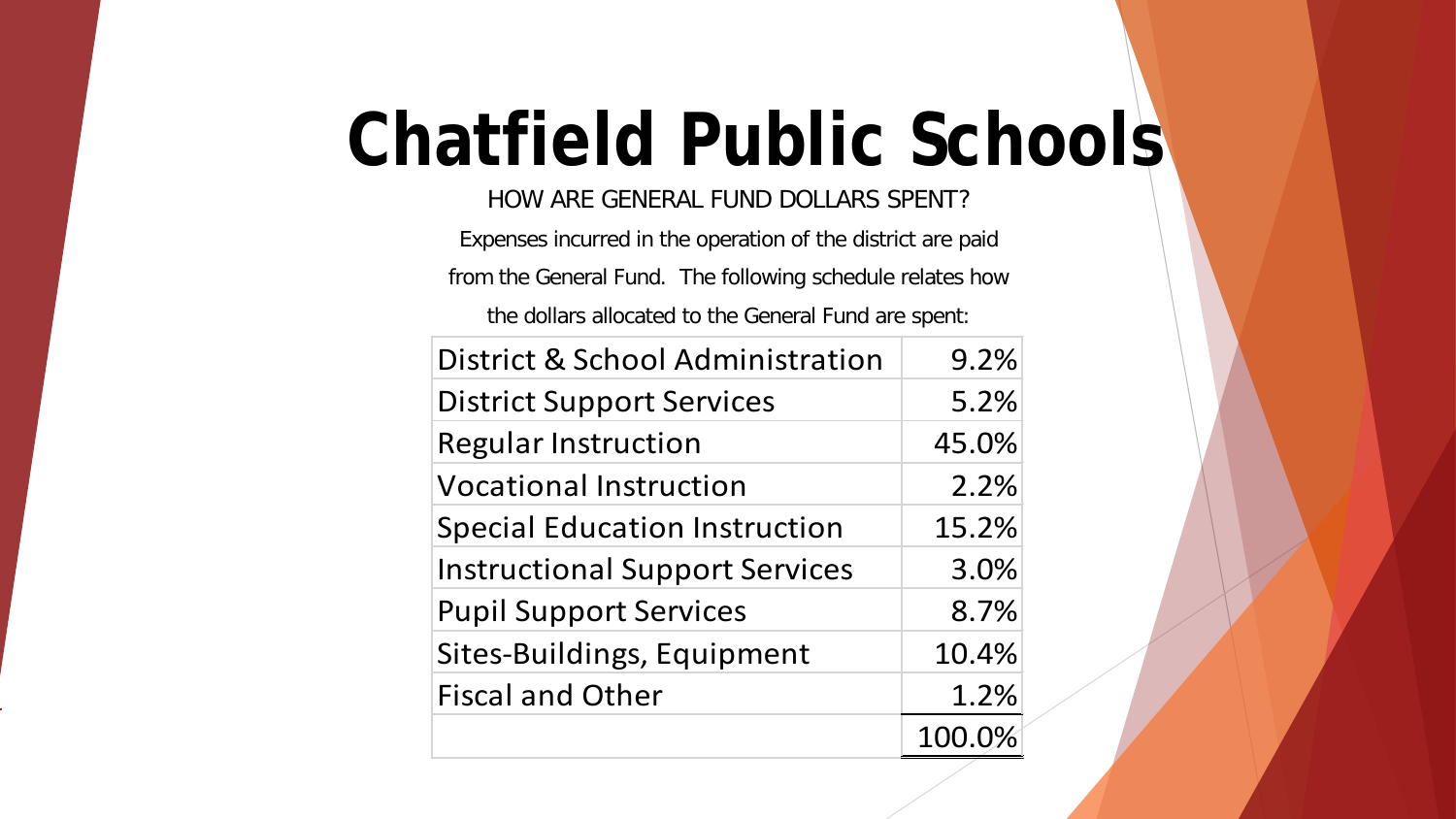## **General Fund Expenditure Budget Chatfield Public Schools**



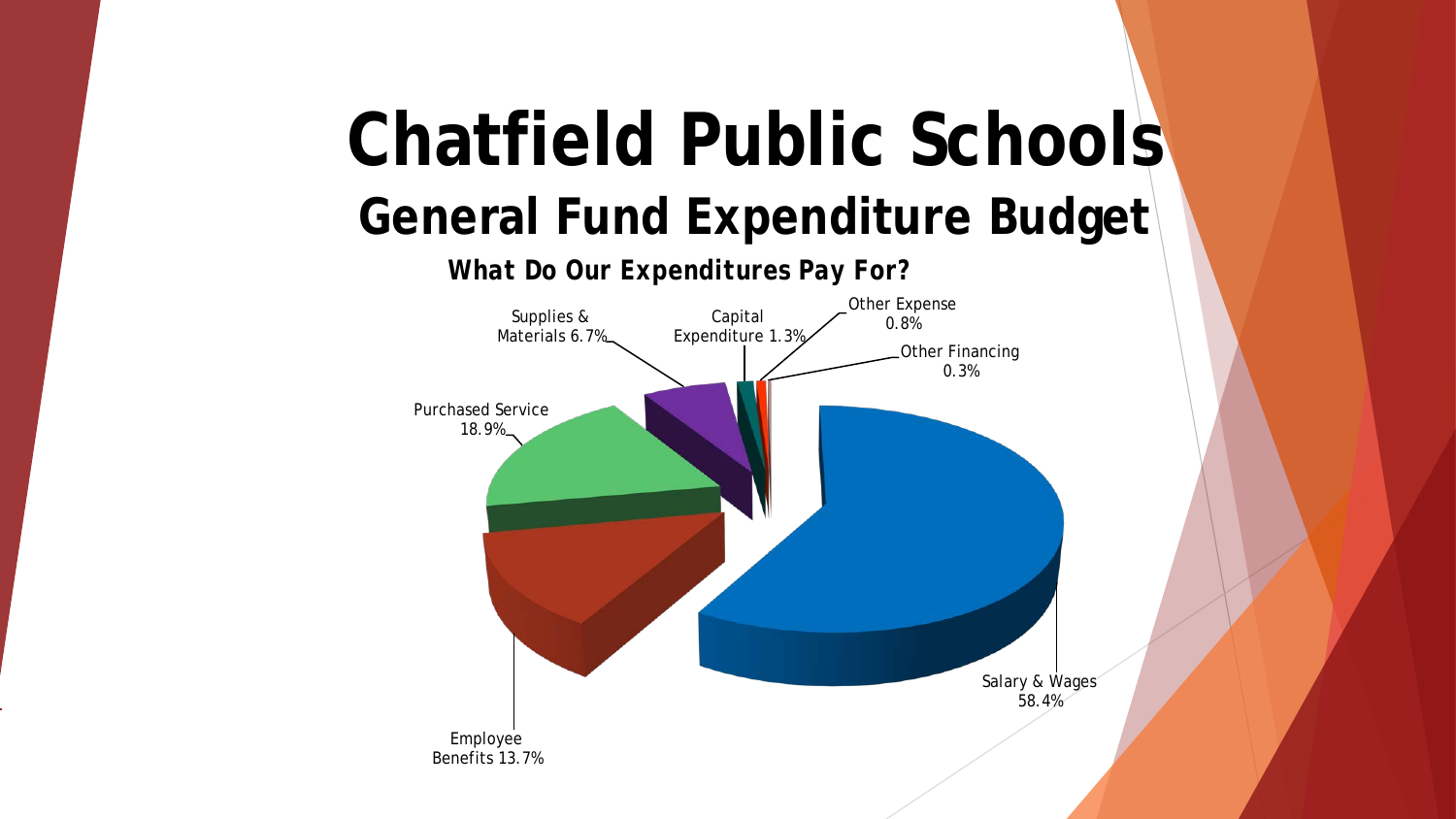Components of the Projected General Fund Balance at June 30, 2022

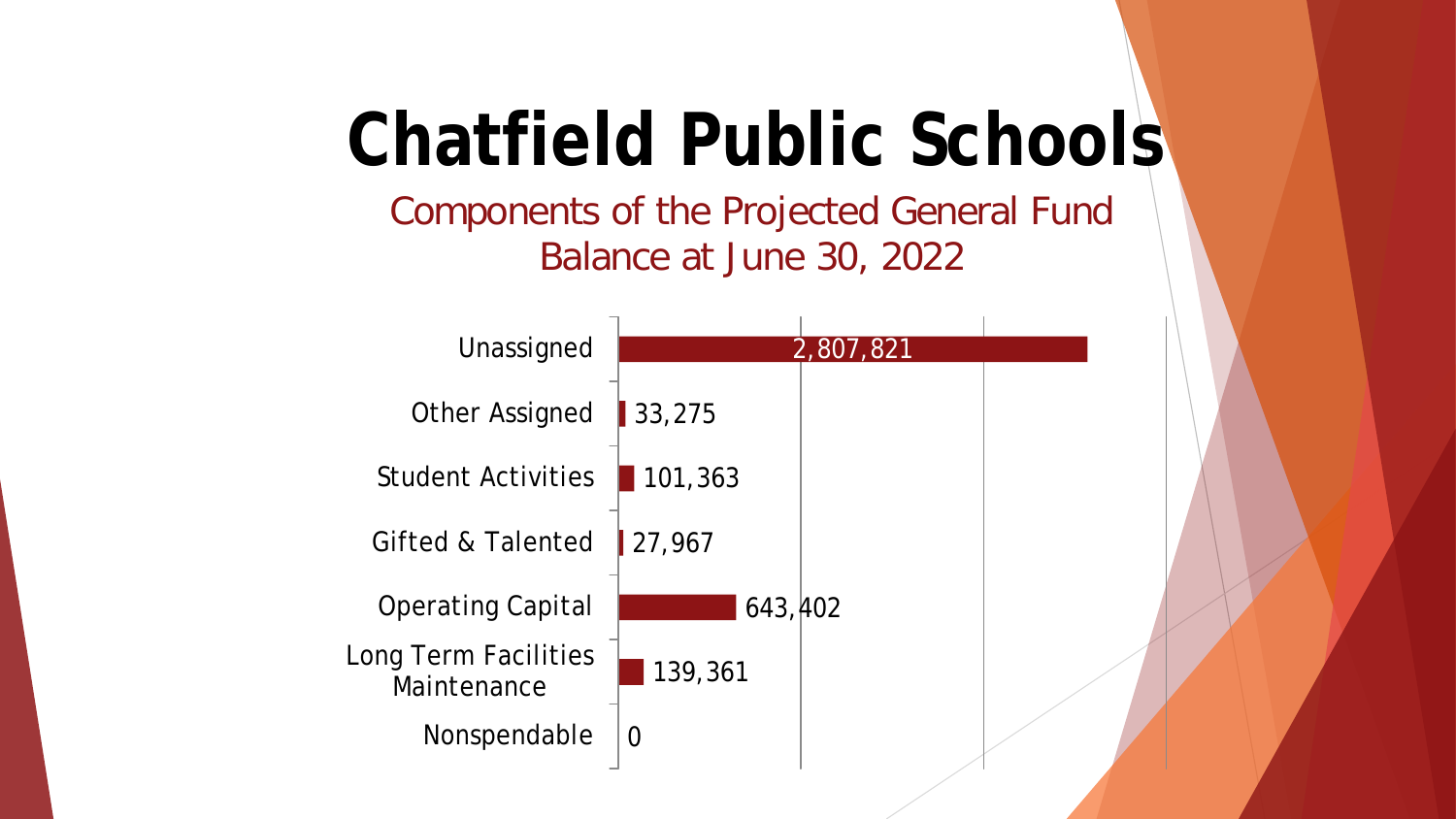#### **School District Levy**

- 2021 Payable 2022
	- $\triangleright$  Certified in 2021
	- Collected in 2022
- Recognized as revenue in Fiscal Year 2023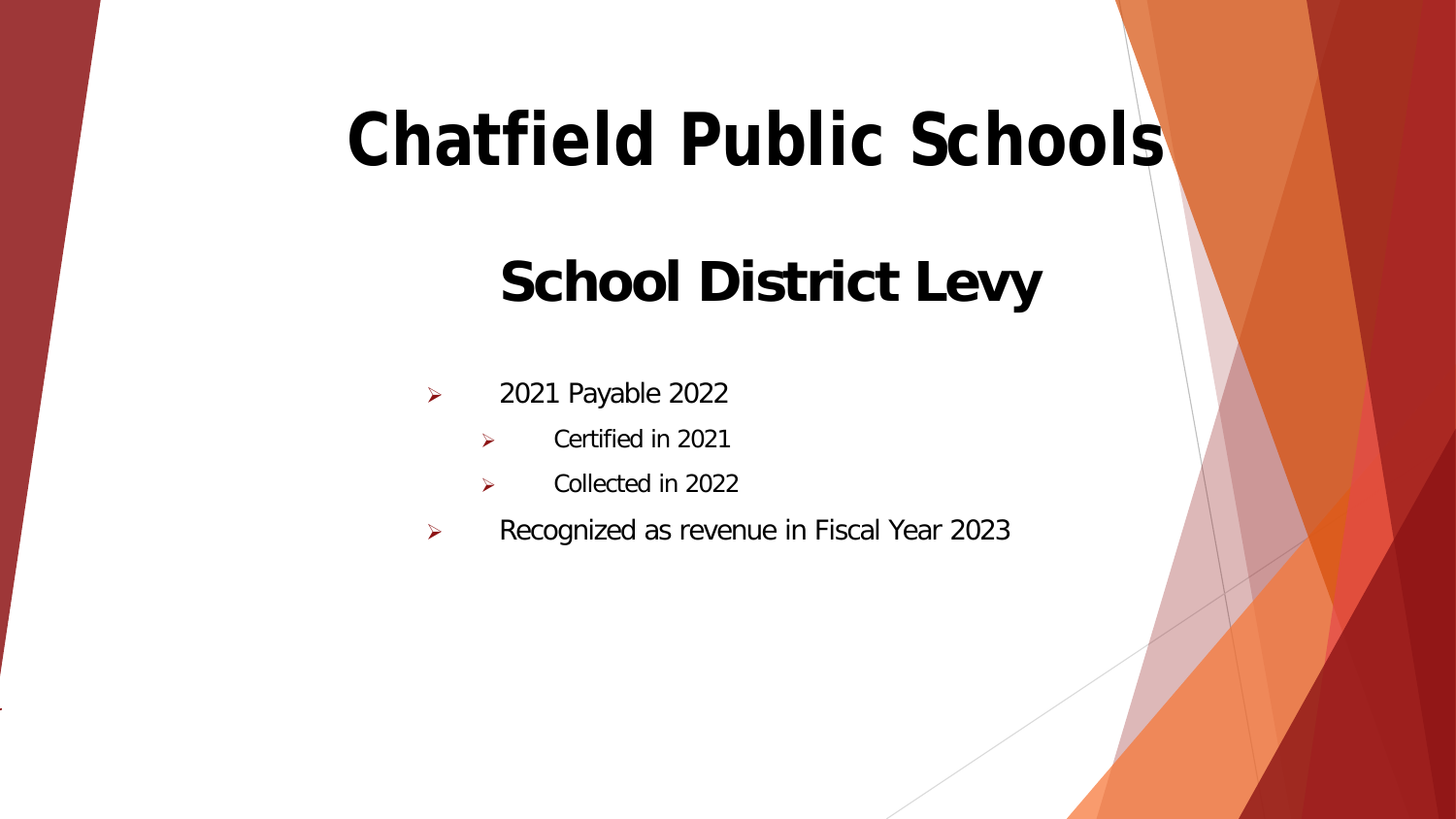**Authority for School Levies**

A School District Tax Levy must be either:

 $\triangleright$  Set by State Formula

-or-

Voter Approved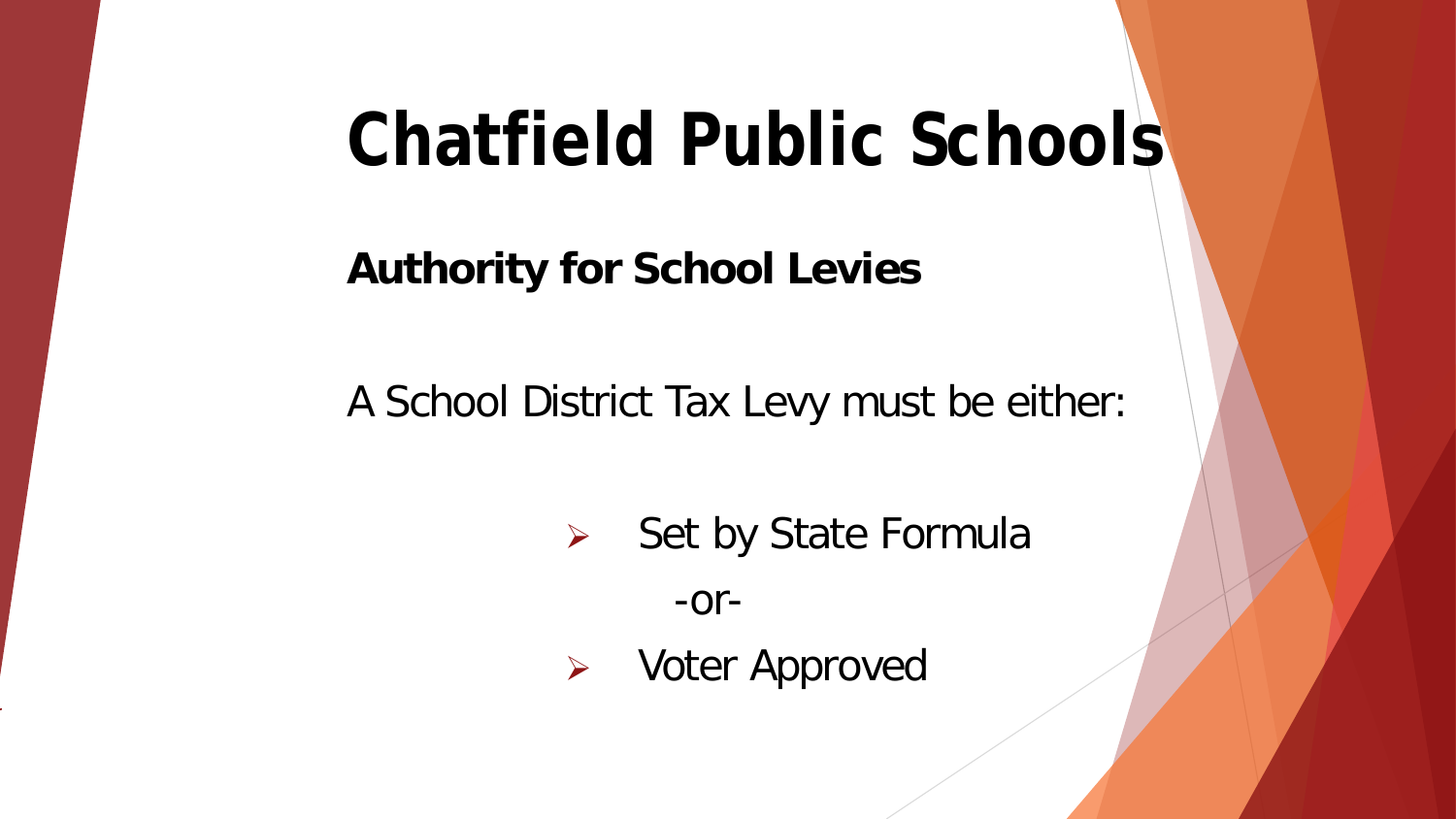**Factors Impacting Tax Change**

#### **Issues Driven by Legislative Decisions:**

- Change in sales ratio (impacting ANTC)
- $\triangleright$  Change in tax capacity rate structure
- > Laws mandating code compliance (Health & Safety and Buildings)

#### **Issues Determined by District Voters:**

- $\triangleright$  Voter approved building bond issue
- $\triangleright$  Voter approved excess levy referendum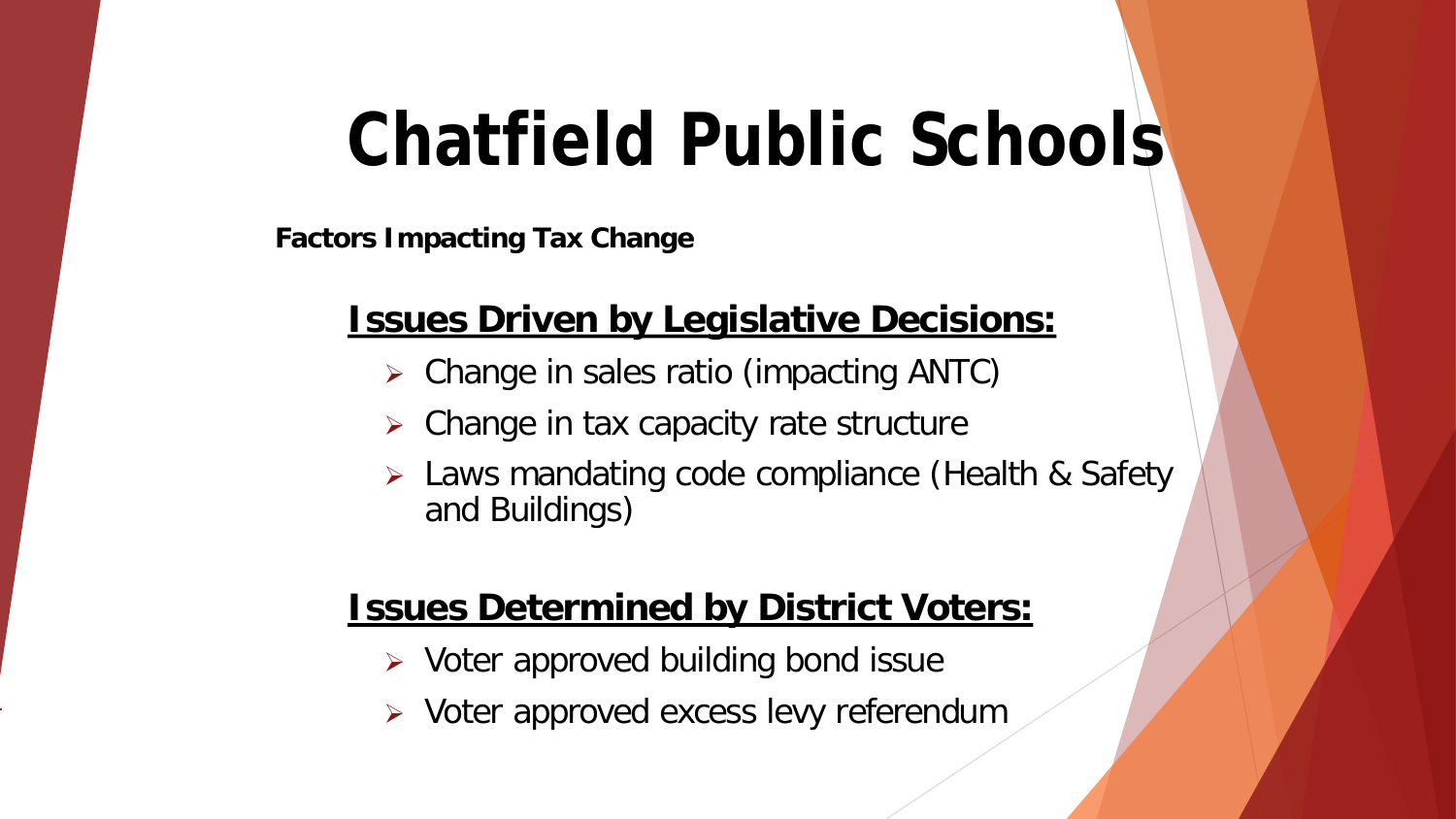**Factors Impacting Tax Change (cont.)** 

**Local Factors:**

- $\triangleright$  Inflationary pressure on real estate market
- $\triangleright$  Abatements
- $\triangleright$  Property improvements not previously taxed
- Change in individual assessed market value
- $\triangleright$  Possible change in property classification (e.g. homestead to rental)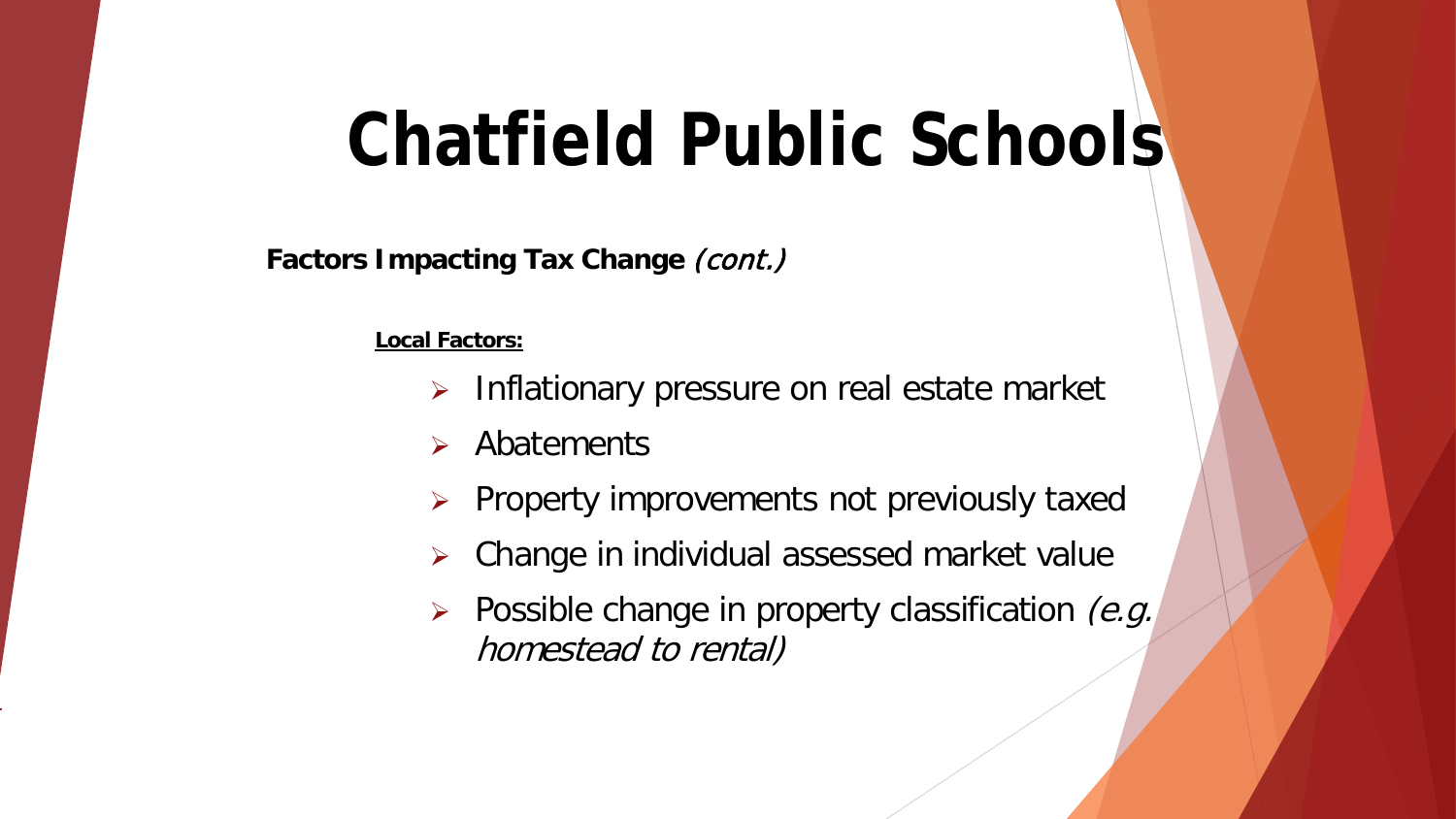#### **How will your 2022 school taxes be spent?**

#### **General Fund**

Provides additional funding for district instructional programs by means of the approved excess referendum. Provides funds for operating capital expenses, building/land lease, and Health & Safety costs: **42%**

#### **Community Education Fund**

Levy for Community Education Programs: **3%**

#### **Debt Service**

Levy for repayment of principal and interest on district debt: **55%**

**Total Levy Before Credits: 100.0%**

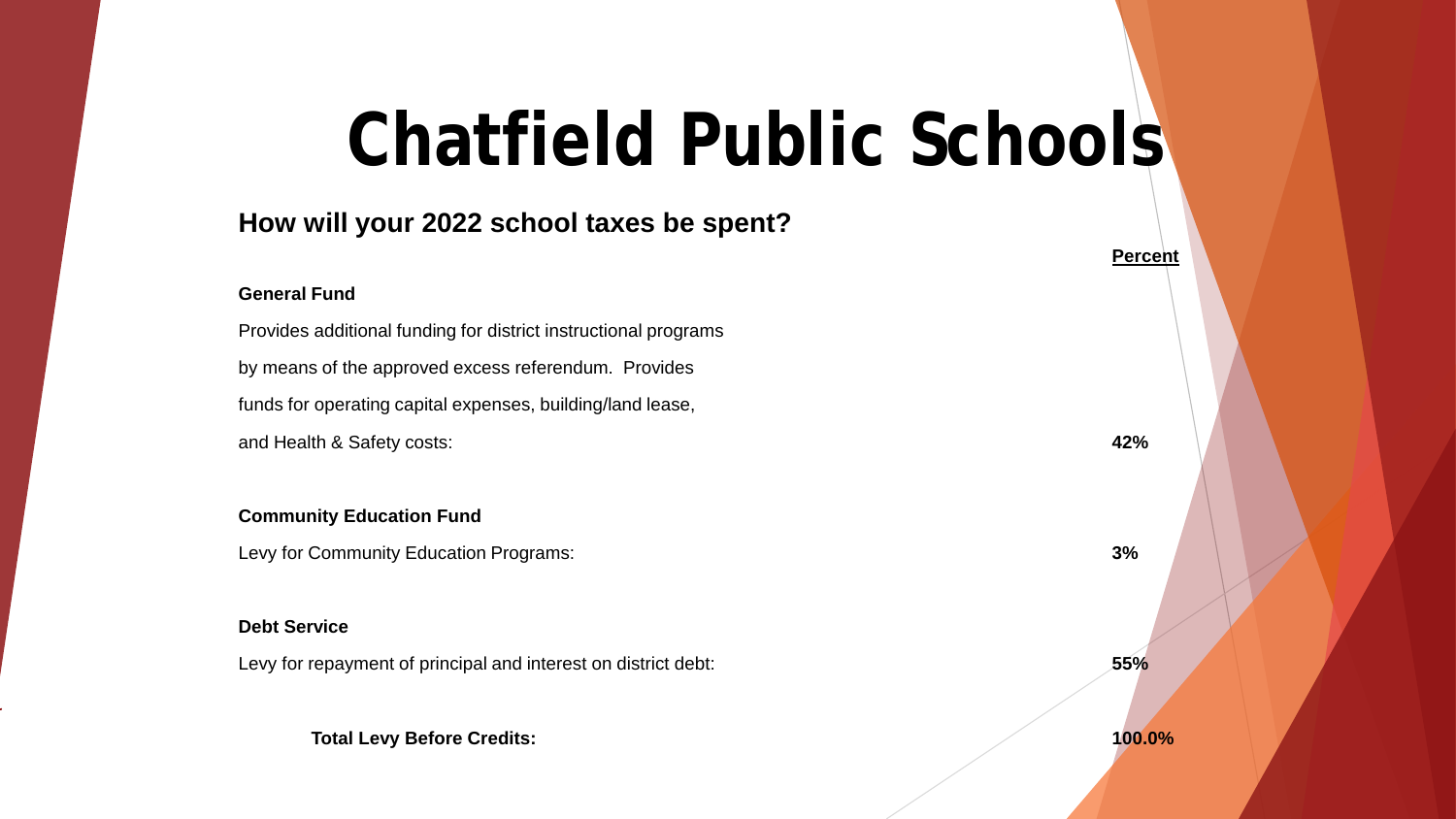#### **LEVY LIMITATION AND CERTIFICATION 2021 Payable 2022**

**Comparison of Certified Payable 2021 Levy with Proposed Payable 2022 Levy**

| <b>GROSS LEVIES</b><br><b>BY FUND</b> | <b>ACTUAL</b><br><b>20 PAY 21</b> | <b>PROPOSED</b><br><b>21 PAY 22</b> | <b>DOLLAR</b><br><b>DIFFERENCE</b> | <b>PERCENT</b><br><b>DIFFERENCE</b> |  |  |
|---------------------------------------|-----------------------------------|-------------------------------------|------------------------------------|-------------------------------------|--|--|
|                                       |                                   |                                     |                                    |                                     |  |  |
| <b>General Fund</b>                   | 1,256,412.04                      | 1,309,240.59                        | 52,828.55                          | 4.20%                               |  |  |
| Community Services                    | 91,803.65                         | 81,409.74                           | (10, 393.91)                       | $-11.32%$                           |  |  |
| Debt Redemption                       | 1,743,311.01                      | 1,704,620.61                        | (38,690.40)                        | $-2.22%$                            |  |  |
|                                       |                                   |                                     |                                    |                                     |  |  |
| <b>Total</b>                          | 3,091,526.70                      | 3,095,270.94                        | 3,744.24                           | 0.12%                               |  |  |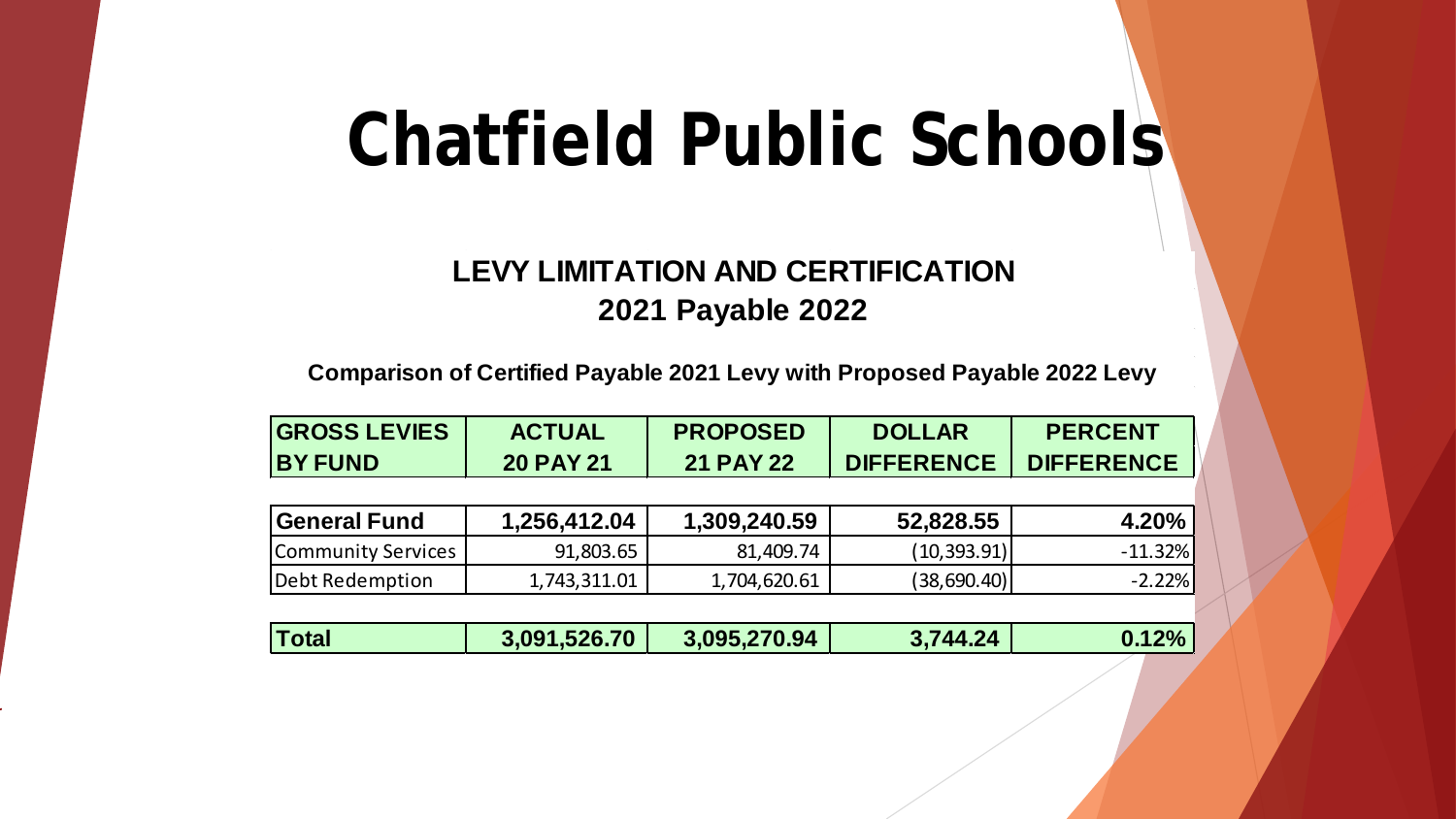#### **Changes to Levy Categories**

| Category                     | Pay 2021     | Pay 2022     | Change       |
|------------------------------|--------------|--------------|--------------|
| <b>General Fund</b>          |              |              |              |
| <b>Operating Capital</b>     | 79,743.97    | 79,244.39    | (499.58)     |
| Judgement                    |              |              |              |
| Long Term Facilities         | 81,411.49    | 128,856.91   | 47,445.42    |
| Referendum Voter App         | 864,441.49   | 861,544.63   | (2,896.86)   |
| <b>Equity and Transition</b> | 120,135.06   | 113,179.17   | (6,955.89)   |
| <b>Other General Fund</b>    | 110,680.03   | 126,415.49   | 15,735.46    |
| <b>Sub-Total</b>             | 1,256,412.04 | 1,309,240.59 | 52,828.55    |
| <b>Community Service</b>     | 91,803.65    | 81,409.74    | (10, 393.91) |
| <b>Debt Service</b>          | 1,743,311.01 | 1,704,620.61 | (38, 690.40) |
| <b>Total Change</b>          |              |              | 3,744.24     |
|                              |              |              |              |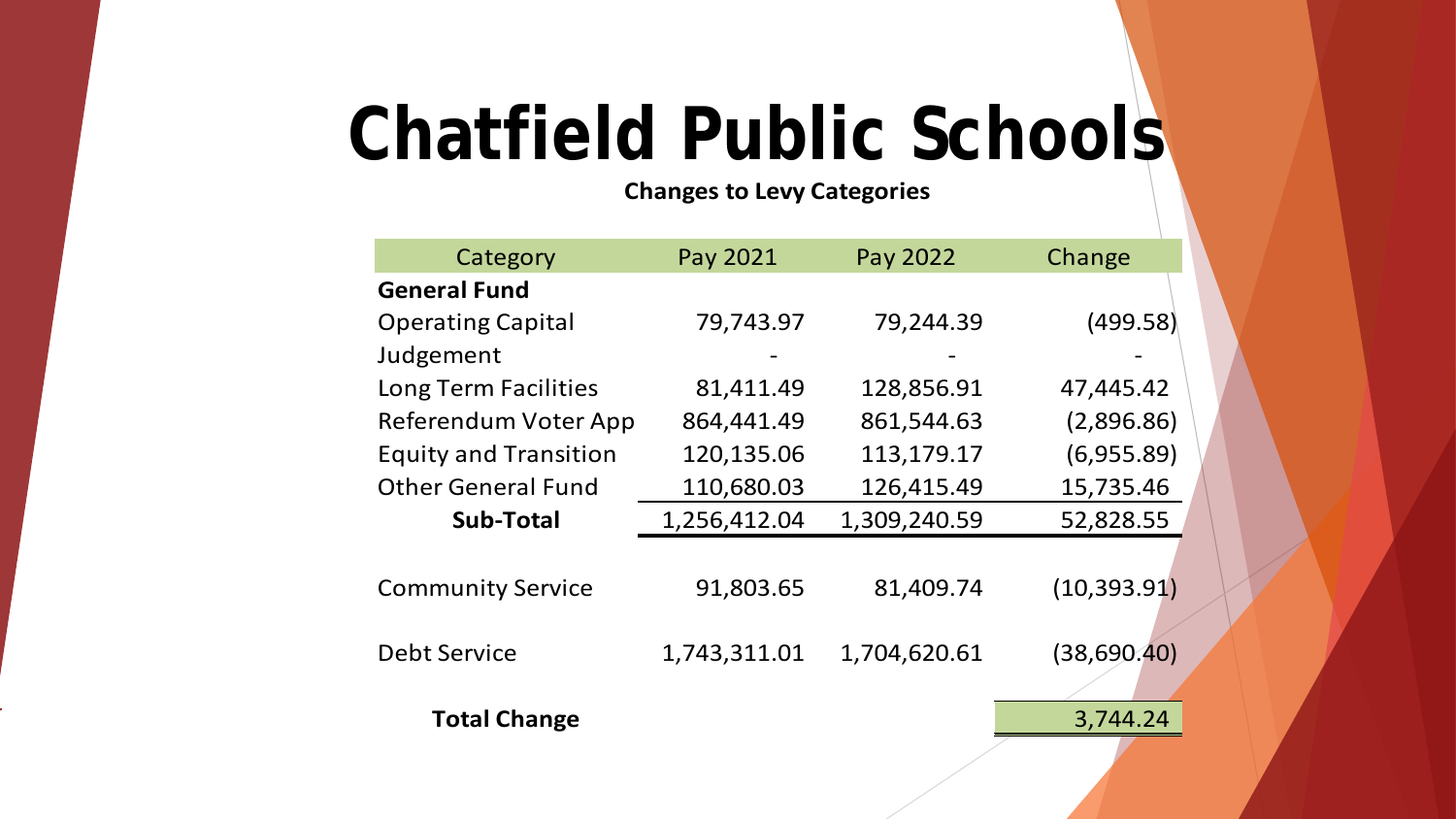#### **What are the main variables that cause property tax increases and decreases?**

- Changes in market values, classification or class rates
- Change in property tax credits (e.g. change in Homestead Benefit from a credit to an exclusion)
- Voter approved referendums
- Increases or decreases in levy amounts caused by changes in state funding formulas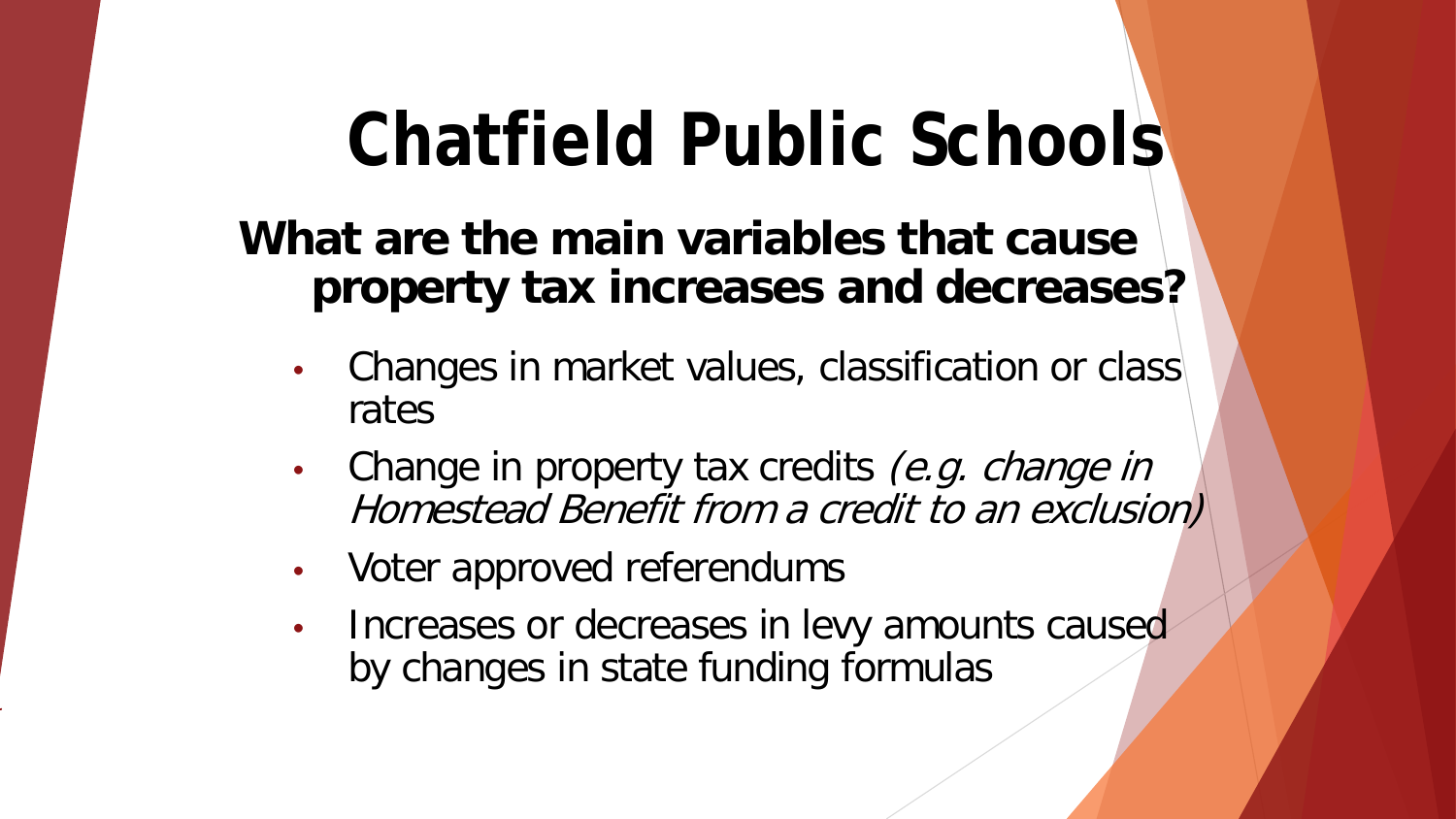**What are the main variables that cause property tax increases and decreases?**  (cont.)

- The value of your property may increase or decrease
- The value of other properties may increase or decrease and change the share that your property is of the total tax base, whether your property's value changed or not.
- School Board Actions.